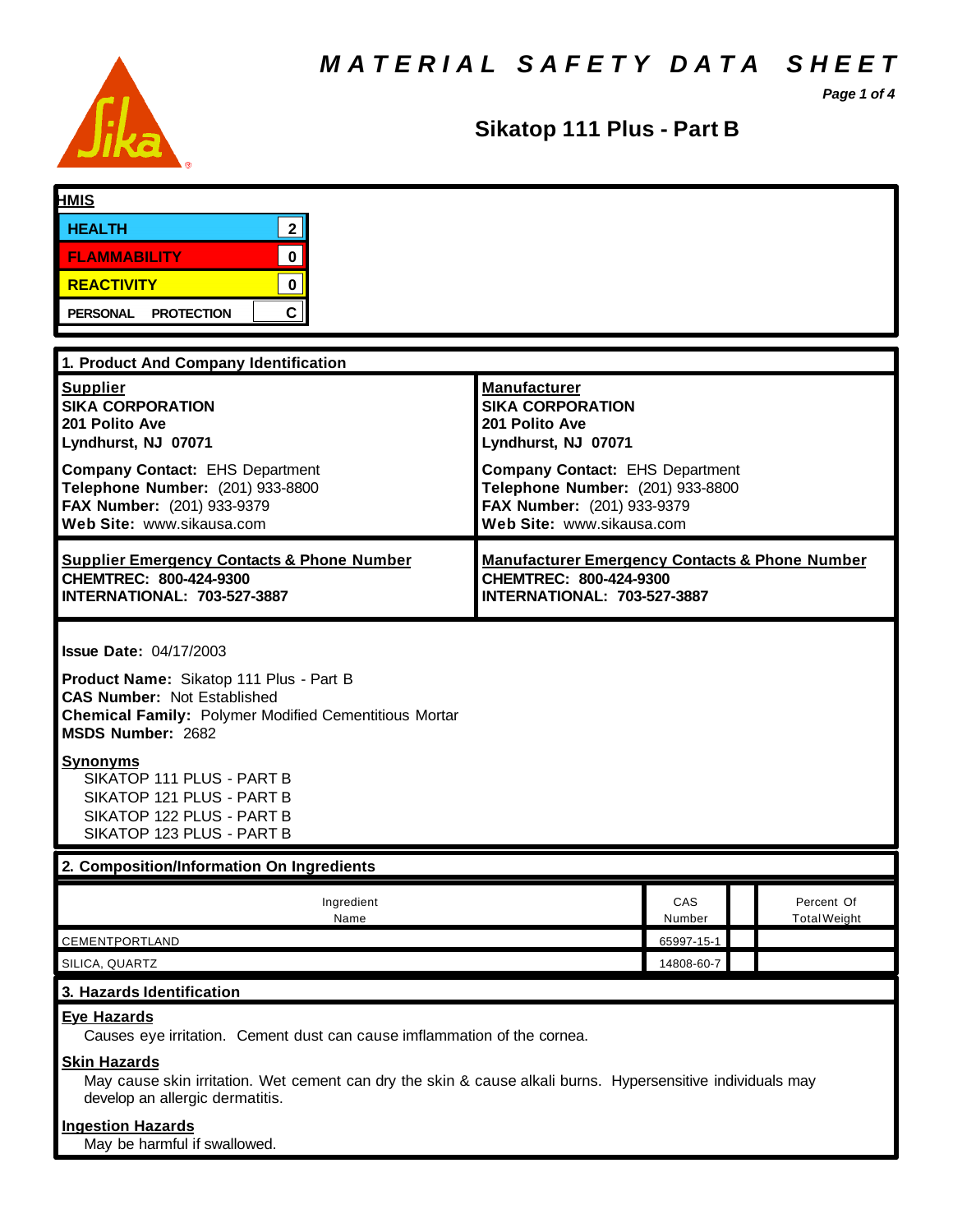# *M A T E R I A L S A F E T Y D A T A S H E E T Page 2 of 4*

# **Sikatop 111 Plus - Part B**

# **3. Hazards Identification - Continued**

#### **Inhalation Hazards**

May cause respiratory tract irritation. Cement dust can cause inflammation of the lining tissue pf tje interior of the nose. Prolonged or excessive exposure to respirable silica can cause silicosis.

#### **4. First Aid Measures**

#### **Eye**

Rinse eyes thoroughly with water for at least 15 minutes. Consult physician.

#### **Skin**

In case of contact, immediately flush skin with soap and plenty of water. Get medical attention immediately if irritation (redness, rash, blistering) develops and persists.

#### **Ingestion**

If victim is fully conscious, give one or two cups of water to drink. Consult with a physician.

#### **Inhalation**

Remove to fresh air. If not breathing, give artificial respiration, seek medical attention.

### **5. Fire Fighting Measures**

**Flash Point:** >200 °F

#### **Fire And Explosion Hazards**

None known

#### **Extinguishing Media**

In case of fire, use water spray (fog) foam, dry chemical, or CO2.

#### **Fire Fighting Instructions**

Firefighters should wear self-contained breathing apparatus and full protective gear.

### **6. Accidental Release Measures**

Avoid release to the environment. Use appropriate personal protective equipment (PPE). Contain spill and collect with absorbent material and transfer into suitable containers. Ventilate enclosed area.

#### **7. Handling And Storage**

#### **Handling And Storage Precautions**

Store in a cool, dry, well ventilated area. Keep containers tightly closed.

#### **Work/Hygienic Practices**

Wash thoroughly with soap and water after handling.

#### **8. Exposure Controls/Personal Protection**

#### **Engineering Controls**

Use with adequate general and local exhaust ventilation.

#### **Eye/Face Protection**

Safety glasses with side shields or goggles.

#### **Skin Protection**

Chemical-resistant gloves. Lab coat or other work clothing to prevent skin exposure. Launder before reuse.

#### **Respiratory Protection**

A respirator protection program that meets 29 CFR 1910.134 requirement must be followed whenever workplace conditions warrant a respirator's use. In areas where the Permissible Exposure Limits are exceeded, use a properly fitted NIOSH-approved respirator.

#### **Ingredient(s) - Exposure Limits**

CEMENT, PORTLAND ACGIH TLV-TWA - 10 mg/m3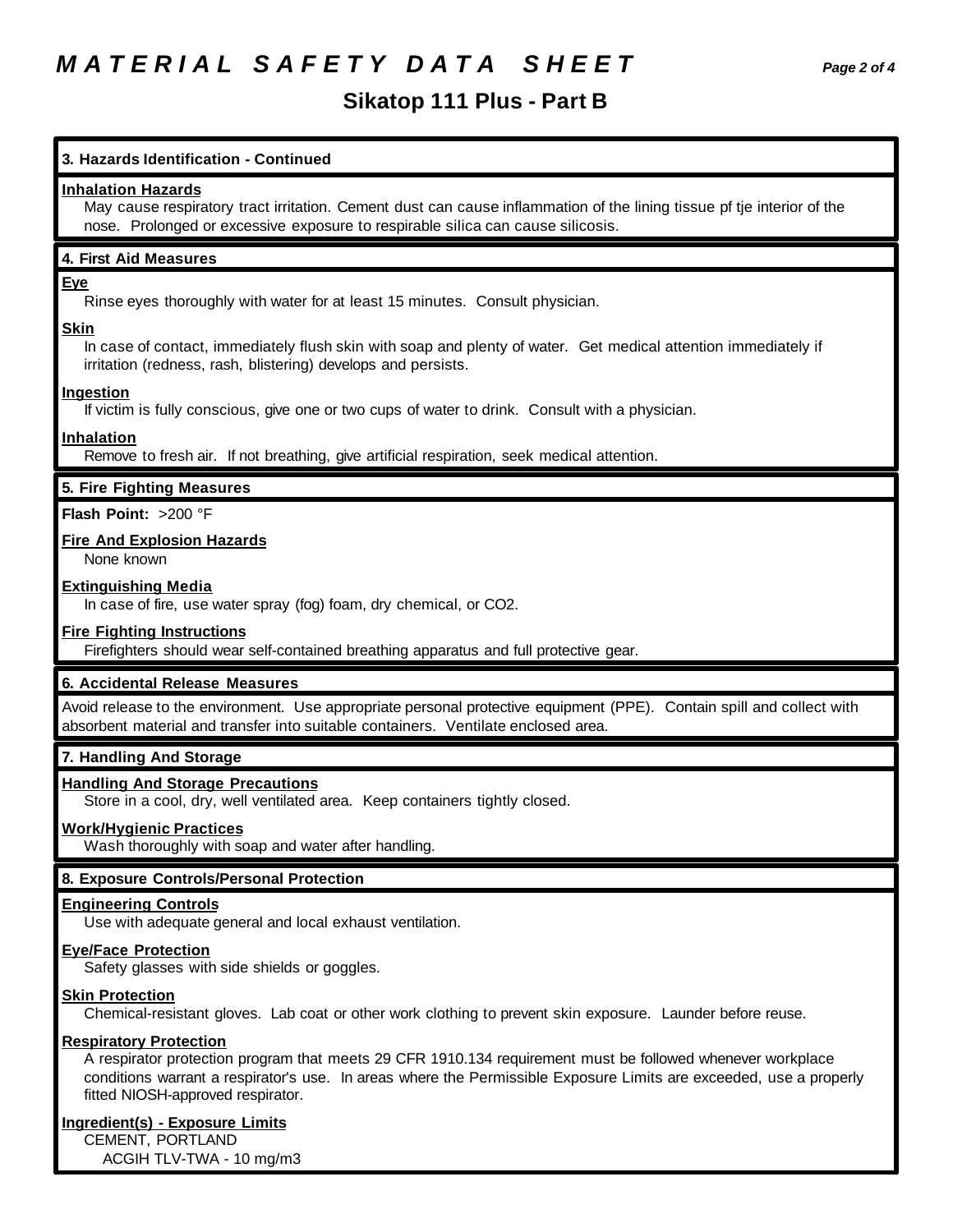# *M A T E R I A L S A F E T Y D A T A S H E E T Page 3 of 4*

# **Sikatop 111 Plus - Part B**

| 8. Exposure Controls/Personal Protection - Continued                                                                                                                                                                                                                                                                                                        |
|-------------------------------------------------------------------------------------------------------------------------------------------------------------------------------------------------------------------------------------------------------------------------------------------------------------------------------------------------------------|
| <b>Ingredient(s) - Exposure Limits - Continued</b><br>OSHA PEL-TWA - 15 mg/m3 (total dust)<br>OSHA PEL - TWA - 5 mg/m3 (respirable dust)<br>SILICA, QUARTZ<br>ACGIH TLV-TWA 0.1 mg/m3 (Notice of Intended Change)<br>ACGIH TLV-TWA 0.05 mg/m3 (Proposed)<br>OSHA PEL-TWA 30/%SiO2+2 mg/m3<br>OSHA PEL-TWA 10/%SiO2+2 mg/m3<br>OSHA PEL-TWA 250/%SiO+5 mppcf |
| 9. Physical And Chemical Properties                                                                                                                                                                                                                                                                                                                         |
| <b>Appearance</b><br>Grey Mortar                                                                                                                                                                                                                                                                                                                            |
| Odor<br>None                                                                                                                                                                                                                                                                                                                                                |
| <b>Chemical Type: Mixture</b><br><b>Physical State: Solid</b><br>Solubility: Soluble                                                                                                                                                                                                                                                                        |
| 10. Stability And Reactivity                                                                                                                                                                                                                                                                                                                                |
| <b>Stability: Stable</b><br>Hazardous Polymerization: Will not occur                                                                                                                                                                                                                                                                                        |
| <b>Conditions To Avoid (Stability)</b><br>None Known                                                                                                                                                                                                                                                                                                        |
| <b>Incompatible Materials</b><br>None Known                                                                                                                                                                                                                                                                                                                 |
| <b>Hazardous Decomposition Products</b><br>None Known                                                                                                                                                                                                                                                                                                       |
| 11. Toxicological Information                                                                                                                                                                                                                                                                                                                               |
| <b>Conditions Aggravated By Exposure</b><br>Eye disease, skin disorders and allergies, chronic respiratory conditions.                                                                                                                                                                                                                                      |
| Ingredient(s) - Carginogenicity<br>SILICA, QUARTZ<br>NTP - Listed On The National Toxicology Program<br>Listed In The IARC Monographs                                                                                                                                                                                                                       |
| 12. Ecological Information                                                                                                                                                                                                                                                                                                                                  |
| No Data Available                                                                                                                                                                                                                                                                                                                                           |
| 13. Disposal Considerations                                                                                                                                                                                                                                                                                                                                 |
| Dispose in accordance with applicable federal, state and local government regulations.                                                                                                                                                                                                                                                                      |
| 14. Transport Information                                                                                                                                                                                                                                                                                                                                   |
| <b>Proper Shipping Name</b><br>Not regulated by the USDOT.                                                                                                                                                                                                                                                                                                  |
|                                                                                                                                                                                                                                                                                                                                                             |